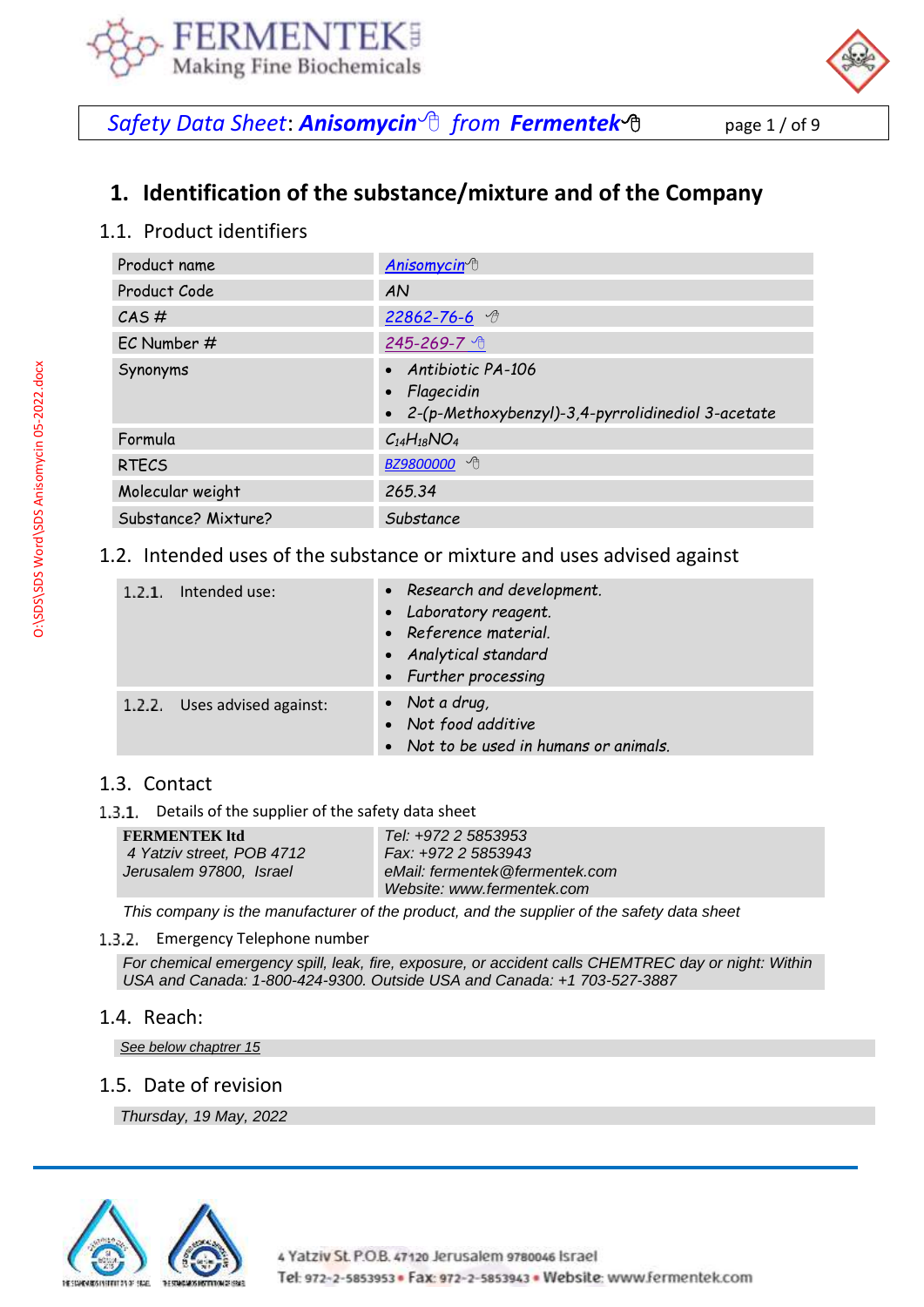



# *Safety Data Sheet*: *Anisomycin from [Fermentek](https://fermentek.com/)*page 2 / of 9

## **2. Hazards identification**

#### 2.1. Classification of the substance or mixture

GHS Classification According to EU Reg. 1272/2008 and US OSHA 1910.1200)

|                | --   | __ |                    |
|----------------|------|----|--------------------|
| Acute toxicity | H301 |    | Toxic if swallowed |
|                |      |    |                    |

### 2.2. GHS Label elements, including precautionary statements

 $2.2.1.$ Signal word: Danger **Pictogram** Pictogram Hazard statements



|      | 2.2.2. Hazard statements |                    |
|------|--------------------------|--------------------|
| H301 |                          | Toxic if swallowed |

| Precautionary statements<br>2.2.3. |                                                                                 |
|------------------------------------|---------------------------------------------------------------------------------|
| P <sub>201</sub>                   | Obtain special instructions before use.                                         |
| P <sub>202</sub>                   | Do not handle until all safety precautions have been read and understood.       |
| P <sub>260</sub>                   | Do not breath dust, fume, gas, mist, vapors and spray.                          |
| P <sub>264</sub>                   | Wash face, hands and any exposed skin thoroughly after handling                 |
| P <sub>270</sub>                   | Do not eat, drink, or smoke when using this product.                            |
| $P308 + P310$                      | IF exposed or concerned: immediately call a POISON CENTER or doctor/ physician. |

P301+ P310 *IF SWALLOWED: Immediately call a POISON CENTER or doctor/physician.*

## 2.3. Other hazards

This substance/mixture contains no components considered to be either persistent, bioaccumulative and toxic (PBT), or very persistent and very bioaccumulative (vPvB) at levels of 0.1% or higher

## **3. Composition/information on ingredients**

| Substance       |                                                          |
|-----------------|----------------------------------------------------------|
| Substance name: | Anisomycin                                               |
| Concentration   | 100%                                                     |
|                 | CAS Registry #: 22862-76-6<br>EC#:245-269-7              |
|                 | Molecular Formula: C14H18NO4<br>Molecular Weight: 265.34 |
| Classification  | Acute Tox. 3; H301                                       |
| Mixture?        | Substance                                                |

## **4. First Aid Measures**

#### 4.1. Description of First Aid Measures

| General advice:      | Show this safety data sheet to the doctor in attendance.                       |
|----------------------|--------------------------------------------------------------------------------|
| Eve contact:         | After eye contact: rinse out with plenty of water. Remove contact lenses       |
| <b>Skin Contact:</b> | Take off immediately all contaminated clothing. Rinse skin with water/ shower. |

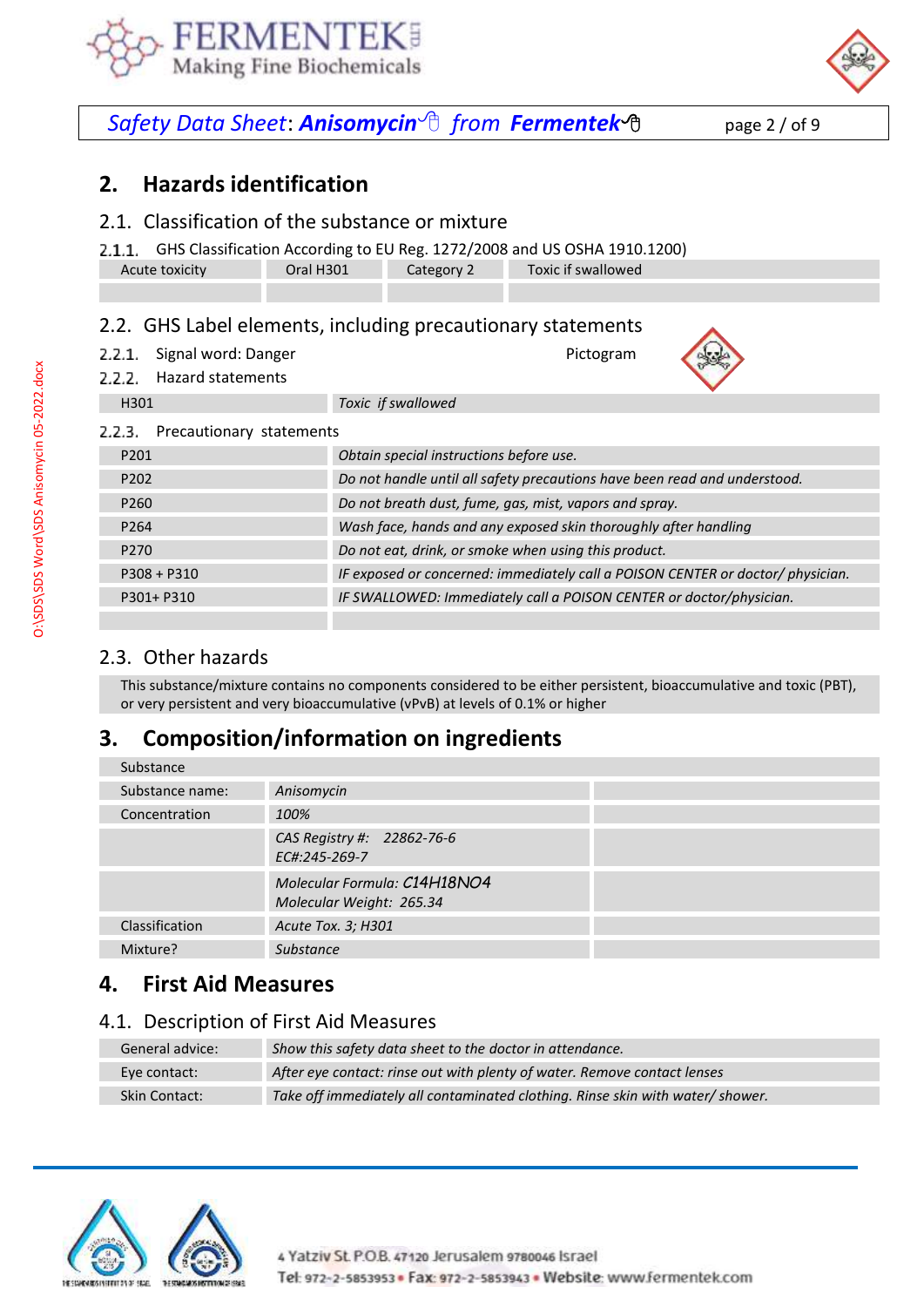



# *Safety Data Sheet*: *Anisomycin from [Fermentek](https://fermentek.com/)*page 3 / of 9

| Ingestion:    | Never give anything by mouth to an unconscious person. If swallowed: give water to drink (two<br>glasses at most). Seek medical advice. |
|---------------|-----------------------------------------------------------------------------------------------------------------------------------------|
| Inhalation:   | Fresh air                                                                                                                               |
|               | 4.2. Most important symptoms and effects, both acute and delayed                                                                        |
| Skin Contact: | No data available                                                                                                                       |
| Eye contact:  | No data available                                                                                                                       |
| Ingestion:    | No data available                                                                                                                       |
| Inhalation:   | No data available                                                                                                                       |
|               |                                                                                                                                         |

# 4.3. Indication of any immediate medical attention and special treatment needed

*No data available*

## 4.4. Toxic effects in animals

| Toxic effects in | Behavioral - convulsions or effect on seizure threshold |
|------------------|---------------------------------------------------------|
| animals          | Lungs, Thorax, or Respiration - respiratory depression  |

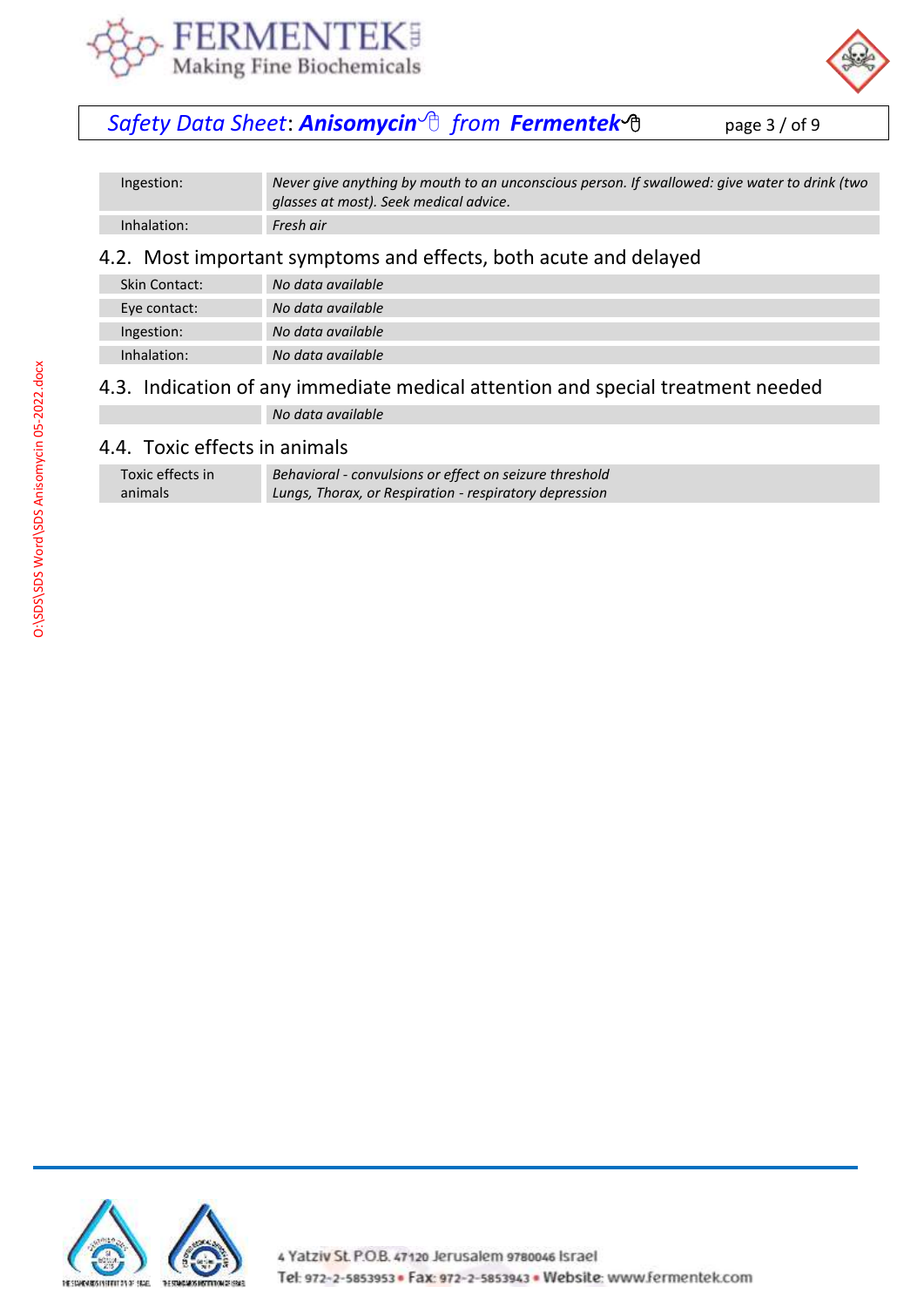



# *Safety Data Sheet*: *Anisomycin from [Fermentek](https://fermentek.com/)*page 4 / of 9

## **5. Fire-fighting measures**

#### 5.1. Extinguishing media

| Suitable extinguishing media   | Use water spray, alcohol-resistant foam, dry chemical or carbon dioxide. |
|--------------------------------|--------------------------------------------------------------------------|
| Unsuitable extinguishing media | None known                                                               |

#### 5.2. Other information

| Hazardous combustion products | Carbon oxides,                                                               |
|-------------------------------|------------------------------------------------------------------------------|
| Advice for firefighters       | Wear self-contained breathing apparatus for fire fighting if necessary. Wear |
|                               | protective suit.                                                             |

## **6. Accidental release measures**

#### 6.1. Personal precautions, protective equipment, and emergency procedures

| Personal precautions | Avoid dust formation. Avoid breathing vapours, mist or gas. For personal<br>protection see section 8. |
|----------------------|-------------------------------------------------------------------------------------------------------|
|                      | Use personal protective equipment as required. Keep people away from and<br>upwind of spill/leak.     |
|                      |                                                                                                       |

### 6.2. Environmental precautions

Environmental precautions *No special environmental precautions required.*

#### 6.3. Methods and material for containment and cleaning up

| Containment and cleaning up | Sweep up and shovel. Keep in suitable, closed containers for disposal. |
|-----------------------------|------------------------------------------------------------------------|
|-----------------------------|------------------------------------------------------------------------|

## **7. Handling and storage**

#### 7.1. Precautions for safe handling

| Advice on safe handling: | Provide appropriate exhaust ventilation at places where dust is formed<br>Avoid contact with skin, eyes or clothing. Use personal protective equipment as<br>required. Wash contaminated clothing before reuse. Do not breathe<br>dust/fume/gas/mist/vapors/spray. |
|--------------------------|--------------------------------------------------------------------------------------------------------------------------------------------------------------------------------------------------------------------------------------------------------------------|
|                          |                                                                                                                                                                                                                                                                    |

#### 7.2. Conditions for safe storage, including any incompatibilities

| <b>Storage Conditions:</b> | Keep container tightly closed in a dry and well-ventilated place.<br>Keep out of the reach of children.<br>Store at -20 °C. |
|----------------------------|-----------------------------------------------------------------------------------------------------------------------------|
|                            |                                                                                                                             |
| Incompatible materials:    | None known based on information available.                                                                                  |

## **8. Exposure Controls/Personal Protection**

#### 8.1. Control parameters

Control parameters *Components with workplace control parameters*

#### 8.2. Exposure controls

Appropriate engineering controls *General industrial hygiene practice*

*Showers, Eyewash stations, Ventilation systems Avoid contact with skin, eyes and clothing.* 

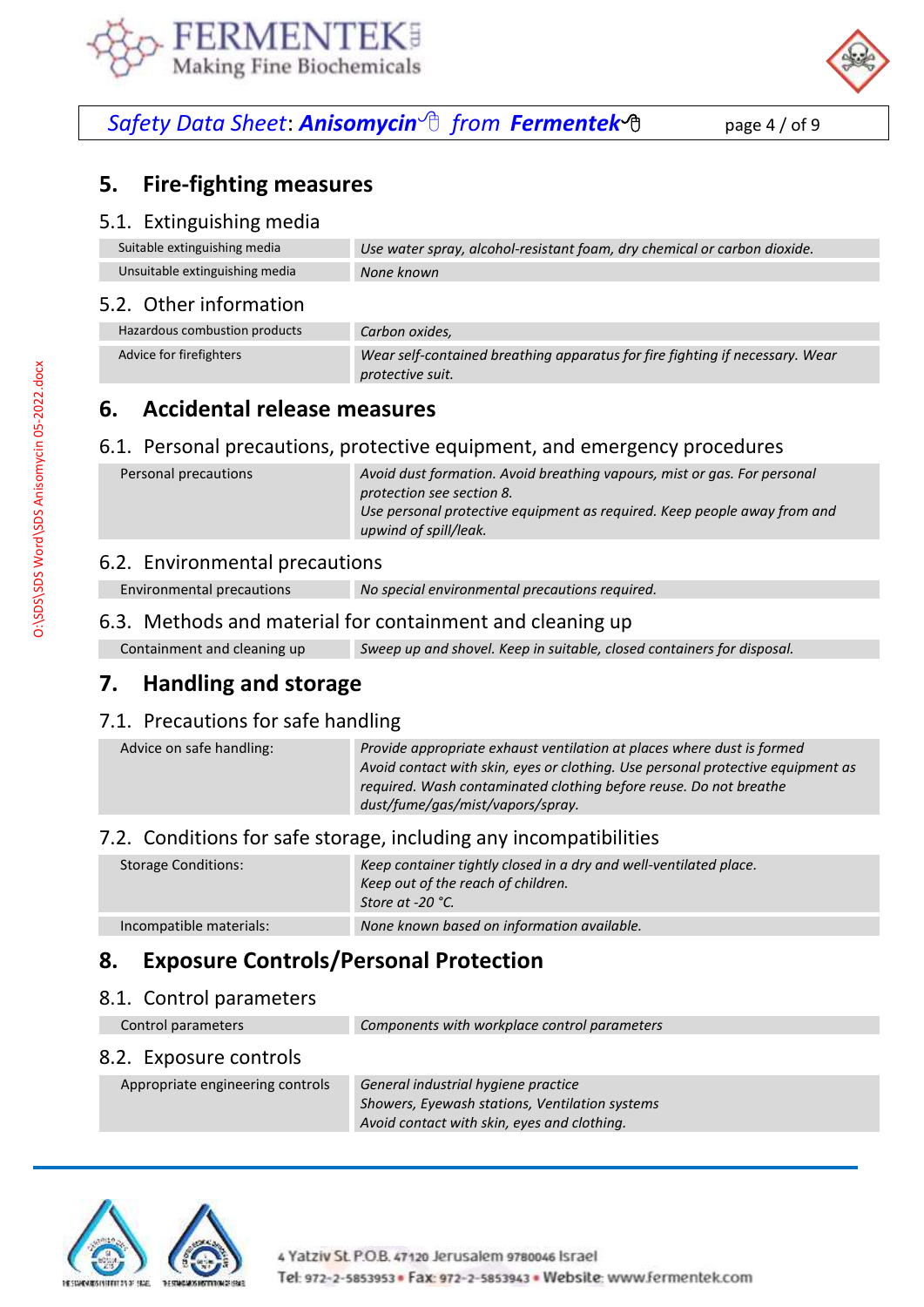



# *Safety Data Sheet*: *Anisomycin from [Fermentek](https://fermentek.com/)*page 5 / of 9

*Wash hands before breaks and immediately after handling the product. Use fumehood for routine work.*

## 8.3. Personal protective equipment

| [PPE=Personal Protection<br>Equipment] | The employer/end user, prior to use of this product should perform all<br>recommendations below are advisory in nature and a risk assessment. The type<br>of protective equipment must be selected based on the amount and<br>concentration of the dangerous material being used in the workplace.                                                                                                                                                                |
|----------------------------------------|-------------------------------------------------------------------------------------------------------------------------------------------------------------------------------------------------------------------------------------------------------------------------------------------------------------------------------------------------------------------------------------------------------------------------------------------------------------------|
| PPE: Respiratory protection            | Respiratory protection is not required. Where protection from nuisance levels of<br>dusts is desired, use type N95 (US) or type P1 (EN 143) dust masks. Use<br>respirators and components tested and approved under appropriate government<br>standards such as NIOSH (US) or CEN (EU)                                                                                                                                                                            |
| <b>PPE: Hand Protection:</b>           | Handle with gloves. Gloves must be inspected prior to use. Use proper glove<br>removal techniques to avoid skin contact with this product. Dispose of<br>contaminated gloves after use in accordance with applicable laws and good<br>laboratory practices, and wash and dry hands                                                                                                                                                                                |
| PPE: Eye Protection:                   | Use a face shield and safety glasses. Use equipment for eye protection tested and<br>approved under appropriate government standards such as NIOSH (US) or EN<br>166 (EU)                                                                                                                                                                                                                                                                                         |
| PPE: Skin and Body Protection:         | Handle with gloves. Gloves must be inspected prior to use. Use proper glove<br>removal technique (without touching glove's outer surface) to avoid skin contact<br>with this product. Dispose of contaminated gloves after use in accordance with<br>applicable laws and good laboratory practices. Wash and dry hands. The selected<br>protective gloves must satisfy the specifications of Regulation (EU) 2016/425 and<br>the standard EN 374 derived from it. |

# **9. Physical and chemical properties**

## 9.1. Physical / chemical properties

| Physical State at room temperature Crystalline Powder |              |
|-------------------------------------------------------|--------------|
| Color                                                 | Light yellow |
| Odor                                                  | Odorless     |

*No further safety relevant data are available*

## **10. Stability and reactivity**

| Reactivity:                         | No information available.          |
|-------------------------------------|------------------------------------|
| Chemical stability:                 | Stable under normal conditions.    |
| Conditions to avoid                 | Heat, flames and sparks. Sunlight. |
| Incompatible materials              | Strong reducers and exidizers      |
| Possibility of Hazardous Reactions  | None under normal processing       |
| Hazardous decomposition<br>products | Carbon oxides                      |

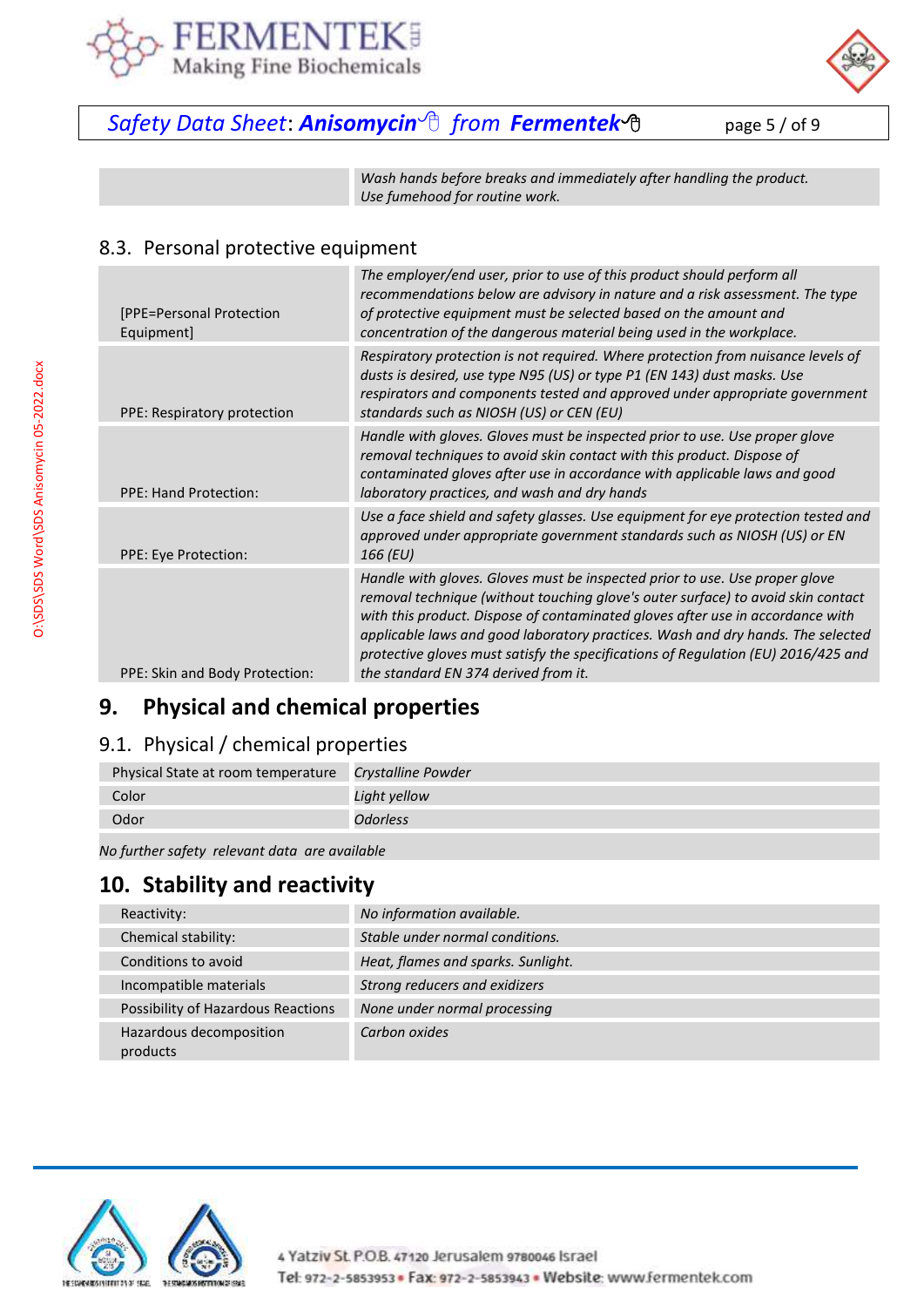



# *Safety Data Sheet*: *Anisomycin from [Fermentek](https://fermentek.com/)*page 6 / of 9

# **11. Toxicological information**

## 11.1.Information on toxicological effects

| The toxicological effects of this product have not been thoroughly studied. |                                                                                                                                                                                                                            |  |  |
|-----------------------------------------------------------------------------|----------------------------------------------------------------------------------------------------------------------------------------------------------------------------------------------------------------------------|--|--|
| 11.1.1. Acute Toxicity                                                      | Oral LD50 Rat, 72 mg/kg                                                                                                                                                                                                    |  |  |
|                                                                             | Oral LD50 Mouse, 148 mg/kg                                                                                                                                                                                                 |  |  |
| Skin corrosion/irritation:                                                  | No data available                                                                                                                                                                                                          |  |  |
| Serious eye damage/eye irritation:                                          | No data available                                                                                                                                                                                                          |  |  |
| Respiratory or skin sensitization/corrosion:                                | No data available                                                                                                                                                                                                          |  |  |
| 11.1.2. Toxic effects in animals                                            | Behavioral - convulsions or effect on seizure threshold<br>Lungs, Thorax, or Respiration - respiratory depression                                                                                                          |  |  |
| 11.1.3. CMR hazards                                                         |                                                                                                                                                                                                                            |  |  |
| Carcinogenicity                                                             | Group 3: Not classified as human carcinogen<br><b>IARC:</b> No component of this product present at levels greater than or<br>equal to 0.1% is identified as probable, possible, or confirmed human<br>carcinogen by IARC. |  |  |
| Germ cell mutagenicity:                                                     | Mutagenicity observed in yeast - Saccharomyces cerevisiae at 4 mg/L                                                                                                                                                        |  |  |
| Reproductive toxicity / Teratogenicity:                                     | No data available                                                                                                                                                                                                          |  |  |
| 11.1.4. Other                                                               |                                                                                                                                                                                                                            |  |  |
| STOT-SE – single exposure (GHS):                                            | No data available                                                                                                                                                                                                          |  |  |
| STOT-SE - repeated exposure (GHS):                                          | May damage kidneys, skeletal muscles in case of prolonged exposure                                                                                                                                                         |  |  |
| Aspiration hazard:                                                          | No data available                                                                                                                                                                                                          |  |  |
|                                                                             |                                                                                                                                                                                                                            |  |  |

## 11.2.Additional information

| $-$   | D  |
|-------|----|
| _____ | D, |
|       |    |

# **12. Ecological Information**

| Eco-Toxicity          | No data available                                                                                                                                                                                        |
|-----------------------|----------------------------------------------------------------------------------------------------------------------------------------------------------------------------------------------------------|
| Other adverse effects | This substance/mixture contains no components considered to be either<br>persistent, bioaccumulative and toxic (PBT), or very persistent and very<br>bioaccumulative (vPvB) at levels of 0.1% or higher. |

# **13. Disposal Considerations**

### 13.1.Waste treatment methods

| Waste from residues / unused products | Dispose of in accordance with local regulations |
|---------------------------------------|-------------------------------------------------|
| Contaminated packaging                | Dispose of as unused product                    |

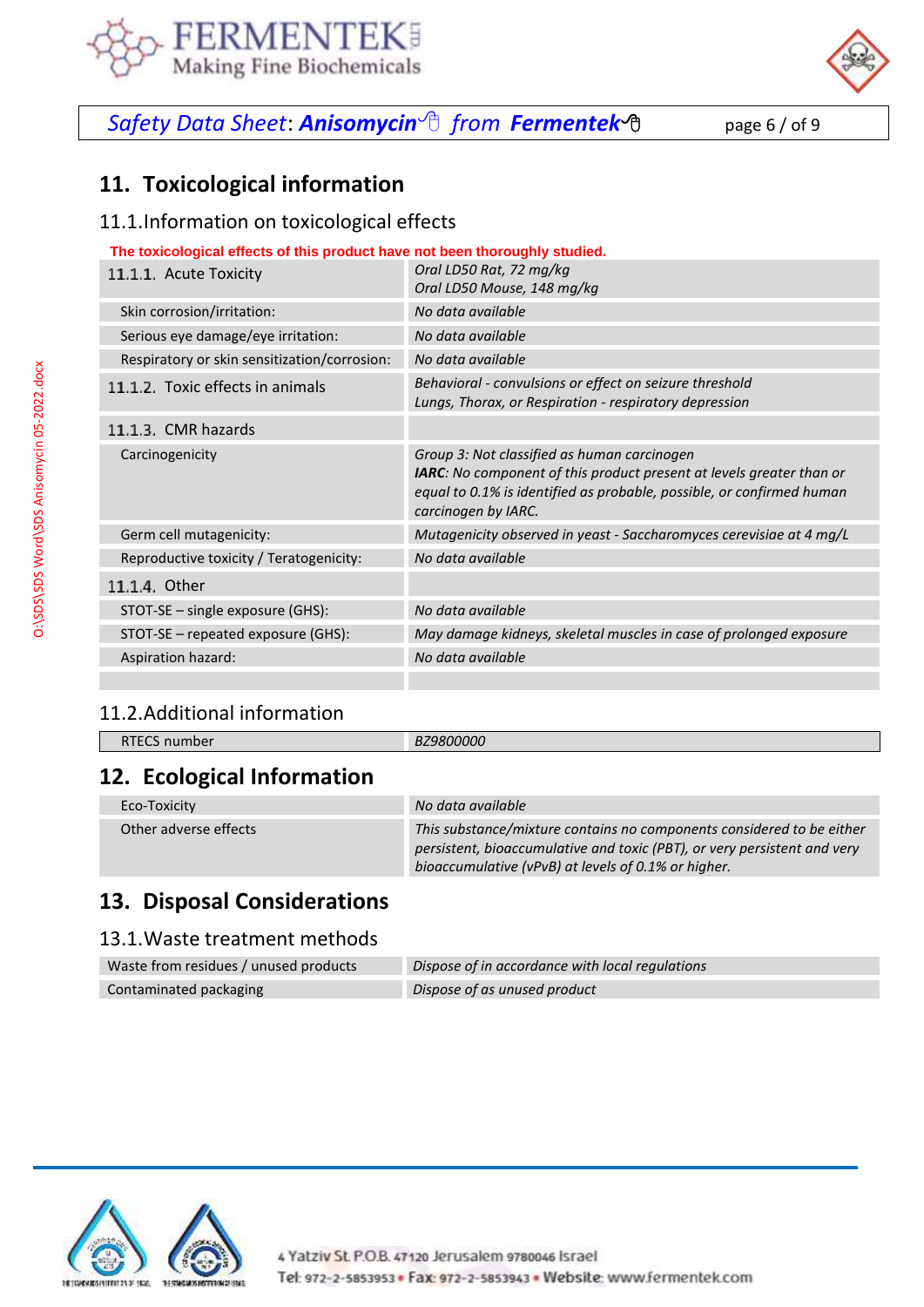



*Safety Data Sheet*: *Anisomycin from [Fermentek](https://fermentek.com/)*page 7 / of 9

## **14. Transport information**

14.1.UN number, Proper Shipping Name, Transport Hazard Class, packing group

|                                                     | <b>US DOT</b>                                                                      | <b>IATA</b>                                                                        | <i><b>IMDG</b></i>                                                                 | ADR/RID                                                                            |
|-----------------------------------------------------|------------------------------------------------------------------------------------|------------------------------------------------------------------------------------|------------------------------------------------------------------------------------|------------------------------------------------------------------------------------|
| <b>UN Number</b><br>UN proper<br>shipping name      | 3462<br>Toxins, extracted<br>from living sources,<br>solid, n.o.s.<br>(Anisomycin) | 3462<br>Toxins, extracted<br>from living sources,<br>solid, n.o.s.<br>(Anisomycin) | 3462<br>Toxins, extracted<br>from living sources,<br>solid, n.o.s.<br>(Anisomycin) | 3462<br>Toxins, extracted<br>from living sources,<br>solid, n.o.s.<br>(Anisomycin) |
| <b>Transport Hazard</b><br>Class & Packing<br>Group | Class $6.1$<br>Packing group: III                                                  | Class $6.1$<br>Packing group: III                                                  | Class $6.1$<br>Packing group: III                                                  | Class $6.1$<br>Packing group: III                                                  |

*Not marine polutant*

## 14.2.Addional information

| <b>Excepted quantities</b> | Not applicable |  |
|----------------------------|----------------|--|
| (EQ)                       |                |  |

# **15. Regulatory information**

#### 15.1.Safety, health, and environmental regulations/legislation

| USA EPA / TSCA<br>EU ECHA Status | This product is not listed on the USA EPA TSCA (it is for research)<br><b>ANNEX III: Listed</b>                                                           |
|----------------------------------|-----------------------------------------------------------------------------------------------------------------------------------------------------------|
|                                  | <b>REACH: Preregistered</b><br>REACH: This product does not contain substances of very high concern (Regulation (EC) No<br>1907/2006 (REACH), Article 57) |
| CA: DSL/NDSL<br><b>Status</b>    | This product is not listed on the Canadian DSL/NDSL                                                                                                       |

## 15.2.Chemical Safety Assessment

*For this product a chemical safety assessment was not carried out*

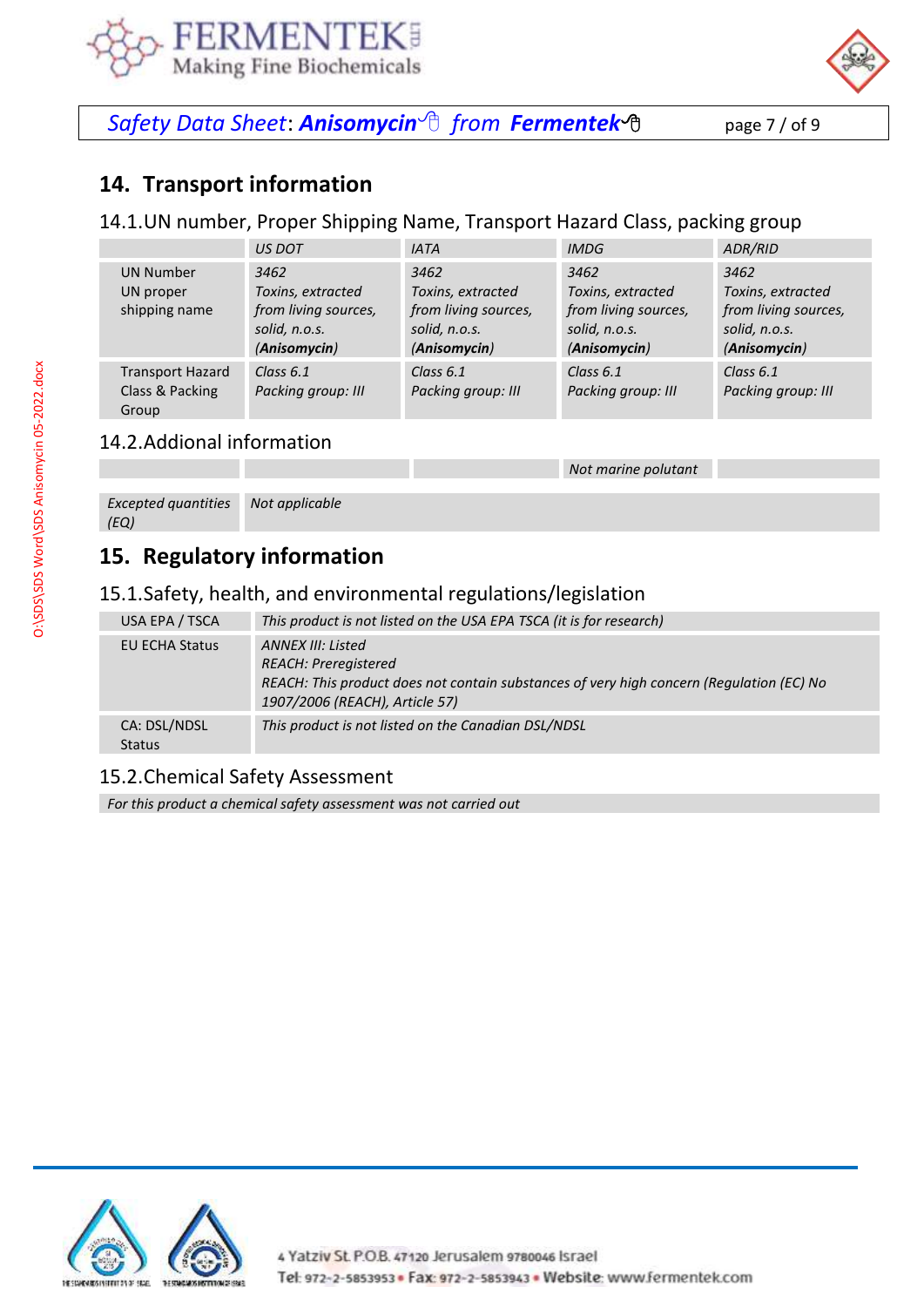



# *Safety Data Sheet*: *Anisomycin from [Fermentek](https://fermentek.com/)*page 8 / of 9

# **16. Other information**

### 16.1.Date of revision:

• *Thursday, 19 May, 2022 18:05*

### 16.2.Department issuing this SDS

• *Quality systems and regulatory affairs*

### 16.3.General Disclaimer

- *The information provided in this Safety Data Sheet is correct to the best of our knowledge, information and belief at the date of its publication.*
- *The information given here is designed only as guidance for safe handling, use, processing, storage, transportation, disposal and release and is not to be considered a warranty or quality specification.*
- *The information relates only to the specific material designated and may not be valid for such material used in combination with any other materials or in any process, unless specified in the text.*

## 16.4.The users'/employers' responsibility:

- *A risk assessment should be performed by the employer/user prior to use of this product.*
- *All recommendations included in this document, are advisory in nature.*
- *The type of protective equipment must be selected based on the amount and concentration of all dangerous materials being used in the workplace.*

## 16.5.Abbreviations and acronyms:

- 16.5.1. Acute Tox.: Acute toxicity
- 16.5.2. CAS: Chemical Abstracts Service (division of the American Chemical Society)
- 16.5.3. DOT: US Department of Transportation
- 16.5.4. EINECS: European Inventory of Existing Commercial Chemical Substances
- 16.5.5. Eye Dam.: Serious eye damage/eye irritation
- 16.5.6. HMIS: Hazardous Materials Identification System (USA)
- 16.5.7. IATA: International Air Transport Association
- 16.5.8. IMDG: International Maritime Code for Dangerous Goods
- 16.5.9. LC50: Lethal concentration, Median
- 16.5.10.LD50: Lethal dose, Median
- 16.5.11. NFPA: National Fire Protection Association (USA)
- 16.5.12. NIOSH: National Institute for Occupational Safety
- 16.5.13. OSHA: Occupational Safety & Health
- 16.5.14. PBT: Persistent, Bioaccumulative and Toxic
- 16.5.15. PEL: Permissible Exposure Limit
- 16.5.16.REL: Recommended Exposure Limit
- 16.5.17. Repr.: Reproductive toxicity
- 16.5.18.Skin Irrit: Skin corrosion/irritation
- 16.5.19. STOT RE: Specific target organ toxicity (repeated exposure)
- 16.5.20.TLV: Threshold Limit Value
- 16.5.21. vPvB: very Persistent and very Bioaccumulative